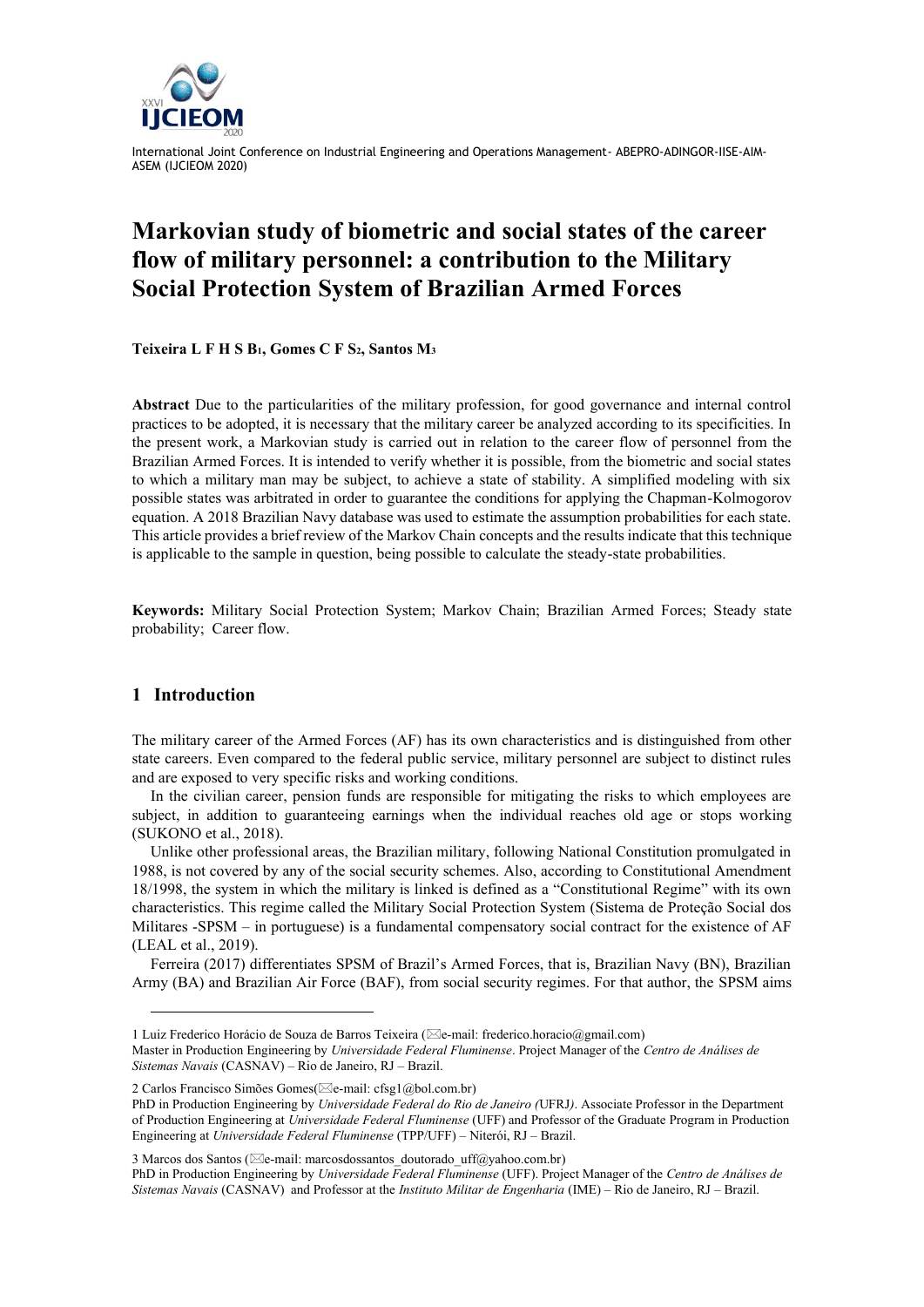

to ensure dignity for the military and dependents, due to the peculiarities of the military profession. Santos (2018) adds that the military SPSM consists of an integrated set of permanent and interactive legal instruments, in their aspects of remuneration, social assistance and health, which aim to guarantee the protection and dignity of the FFAA military and their dependents, given the peculiarities of the military career.

At the same time, as in other professional areas, the Armed Forces are urged by government control agencies to account for their spending and to ensure the proper use of public resources. In order for a correct governance practice to be possible, through such specificities of the military of the armed forces, it is necessary that this portion of the population is carefully analyzed.

The issues surrounding AF are not simple and go beyond the social and economic spheres. The concept of a system is related to a set of elements or components that interact to achieve a goal (PEREIRA et al, 2015). In this case, this system should be concerned with ensuring relative peace of mind so that the military can take the risk inherent in their professions, knowing that their families are protected, including especially a decent retirement and an effective pension system. In this context, an important issue to be addressed is the understanding career flow of the military of the Armed Forces.

From the moment an individual joins Brazil's Armed Forces, the military becomes subject to different biometric and social states. These states are independent and can be represented by a graph. These different states interact according to the individual's probability of passing through each state, being able to change to any other state or remain in the same state in the next instant.

Industrial Engineering and Operations Management, operational research is a multidisciplinary science that makes use of mathematical tools to solve real problems, assisting the decision-making agent to make decisions about complex problems (TEIXEIRA, 2020; TEIXEIRA et al. 2019). In this paper, the authors made use of the Markov Chain tool.

Regarding the modeling problem, it is assumed that the Markov holds property is one of the few simple methods of introducing a statistical dependency in a model of a stochastic process in such a way that it allows the strength of the dependency at different lags to decline as the lag increases (BON; ISAH, 2018).

Studies applying Markov Chain theory are common in academic literature. A search carried out in May 2020 with the keyword "Markov Chain" in the Scopus and Web of Science databases found, respectively, 87,371 and 17,617 articles published since 2010. However, when performing a search in the same databases with the keyword "Markov Chain" individually combined with the expressions "military career" or "career flow" or "military career flow" or "biometric states" does not return any results for published articles. This may indicate a gap in the literature when combining Markovian studies with research related to the military's career flow.

The objectives of this paper are to verify if the probabilistic decreases to which an active individual is subjected tend to some convergence state and to calculate, if any, the probability of stable state for the biometric and social states in which an active individual may be. These results may assist the military authorities in planning the career flow, as well as in the budget forecasts for expenses with active and retired personnel. In addition, it is expected that the present study will enable other researchers to replicate the methodology in other areas of the public and private functions, contributing to social security studies.

## **2 Theoretical Foudation**

Markov process is defined as a stochastic process in which only the current value of the random variable is relevant in the future forecast (SPITZER, 1970; D'ARCY, 1989). The previous values, in addition to the most recent, therefore do not affect the subsequent values (PRAVEEN; ANAND, 2019). Stochastic processes, in turn, are mathematical models of random phenomena that evolve according to the prescribed dynamics (SERFOZO, 2009). The assumption of Markov Chains is, therefore, the independence of the present in relation to the past. Thus, knowledge of the state at any moment would be enough to predict the future (GOMES; GOMES, 2019). The fundamental properties of a Discrete-Time Markov Chain (DTMC) are Joint Probability Distribution, Chapman-Kolmogorov Equation, and Steady-state Probabilities (LIU; HASAN; TAHAR, 2011).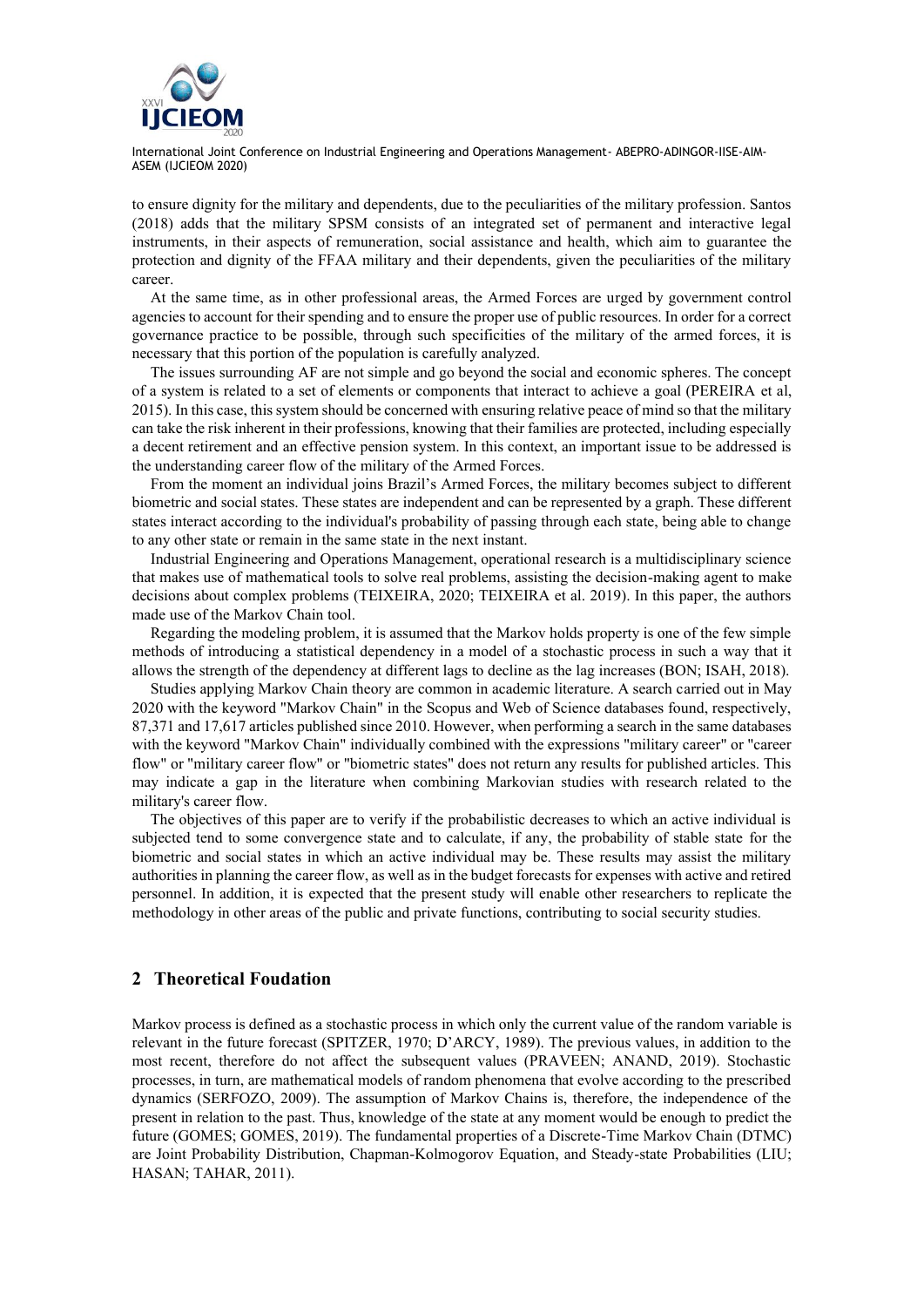

A graph is an element of abstraction that represents a non-empty and finite set of elements, called nodes, and their interdependent relationships, called edges (GOMES; RIBEIRO, 2014). A Markovian process can be represented by means of graphs, where the nodes represent the states and the edges indicate the probabilities of transition between these states (RESTUM, 1999). Figure 1 illustrates a two-state Markov process, where  $p_{ii}$  represents the probabilities.



**Fig. 1**. Graph of a two-state Markov process. Source: Authors

For Seneta (1996), other common way of representing the transition probabilities in n steps in a Markov Chain is through a transition matrix, where the state represented in the side column occurs to the state represented by the upper line. Figure 2 represents an example of transition matrix formation.

| state |    |  |  |
|-------|----|--|--|
|       |    |  |  |
|       | 99 |  |  |
|       |    |  |  |
| i     |    |  |  |
|       |    |  |  |

**Fig. 2.** Example of transition matrix formation. Source: Adapted from Seneta (1996)

Let P be a matrix  $k \times k$  with elements  $\{P_i, j: i, j = 1, ..., k\}$ . A random process  $(X_0, X_1, ...)$  with finite state space  $S = \{S_1, S_2, ..., S_k\}$  is said to be a Markov Chain with transition matrix P, if  $\forall n$ , all i, j = {1, ..., k} and all i<sub>0</sub>, ..., i<sub>n+1</sub> = {1, ..., k}, then:

P  $(X_{n+1} = S_j | X_0 = S_{i0}, X_1 = S_{i1}, ..., X_{n-1} = S_{in-1}, X_n = S_{in}) = P(X_{n+1} = S_j | X_n = S_i) = P_{i, j}$  (Equation 1)

Although Markov chains represent one of the simplest mathematical models in terms of random phenomena involving time, their application is very wide, being considered the most important example of a stochastic process (ABENSUR, 2013). According to Hillier and Lieberman (2013), the lasting properties of a Markov process depend on the characteristics of its states and its transition matrix. Thus, the states of the Markov Chain could be classified into: (a) Accessible, from another "y" state, whenever possible for the system enters that state when it starts in the "y" state. If an "x" state is accessible from state "y" and vice versa, states "x" and "y" are said to communicate. Two communicating states are said to be of the same class. When all the states of a given Markov Chain communicate this is said to be irreducible; (b) Transient, when after reaching this state there is a possibility that the process never return to this state again; (c) Recurrent, when after reaching this state there is certainty that the process return to this state again; (d) Absorbent, when after reaching this state there is certainty that the process will never leave this state again;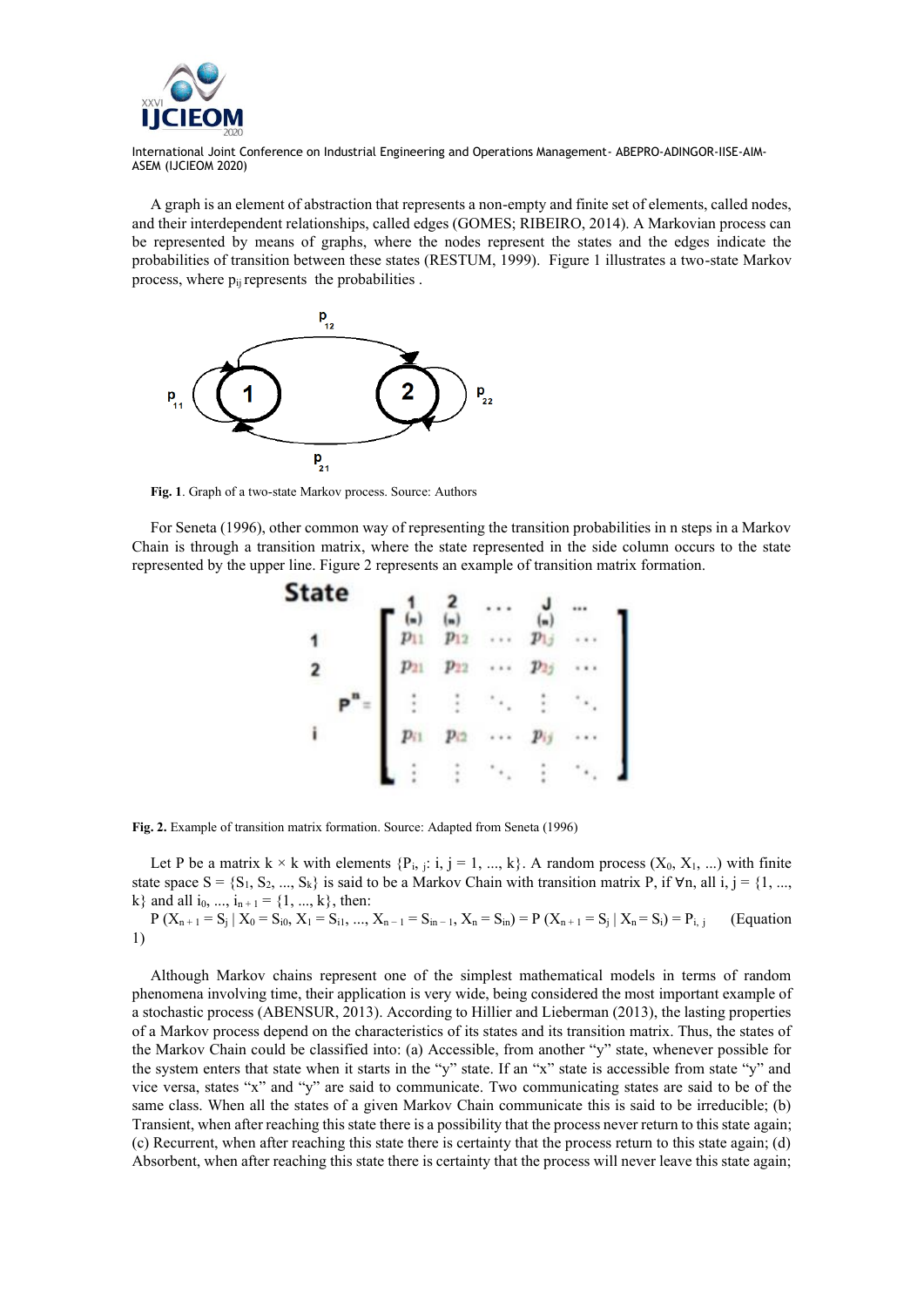

and (e) Aperiodic, when, with two consecutive numbers "t" and "t + 1", the process can be in state "x" at instants "t" and "t + 1".

A Markov chain is said to be ergodic if all its states are ergodic states, that is, simultaneously recurrent and aperiodic, in a set of finite states. That is, a transition matrix in which the states are revisited and the states can remain unchanged in two consecutive moments. According to Chapman-Kolmogorov equations, the transition probability matrix in "n" steps can be obtained by calculating the nth power of the transition matrix in a given step. It means that a process currently in state "i" will be in state "j" after "n" transitions according to probability of theorem:

$$
P_{ij}^{(n+m)} = \sum_{k=0}^{\infty} P_{ik}^{(n)} P_{kj}^{(m)} \qquad \text{(Equation 2)}
$$

When a Markov Chain is ergodic and irreducible, there is a limiting probability, after a sufficiently large number of transitions between states, that the system will be in a certain "x" state, no longer depending on its initial state. Steady state probability is called this condition in which a Markov Chain reaches an unchanged transition matrix. It is noteworthy that the probability of steady state does not mean that a given system no longer transitions between its states, but that the probabilities involved in the process do not change anymore.

#### **3 Methods**

The first author to study the military career of the Brazilian armed forces from an approach to biometric and social states was Santos (2018). However, in that work he opted only to present an analytical view of which states the individual could be framed in, without going into details about changes in state and their probabilities.

In the present work, a new model is proposed based on the analysis of existing functional situations. It was decided to perform a new arrangement of decreases in biometric and social states, disregarding the absorbing states and obtaining a simplified model. In this new graph, the interaction between biometric and social states was privileged, focusing on the dependents of the military and their entry or exit from active service. In this new approach, the possibility of a military man not changing his biometric and social status between an instant "t" and the next "t + 1" is also considered. In this way, 6 biometric and social states were integrated, namely: (1) Active Military without dependents; (2) Marriage; (3) Paternity; (4) Retirement (with possibility of recall); (5) Definitive Retirement / Disability (Temporary or Not); (6) Resignation or Discharge. The different biometric and social states from which a military servant can be classified are illustrated in the Figure 3.



**Fig.3.** Biometric and social states to which a military servant may be subject. Source: Adapted from Teixeira (2020).

The graph in Figure 3 shows that an active individual is subject to joint probabilities of retiring or invalidating himself. Each vertex of the graph establishes a state in which the military can meet. It is often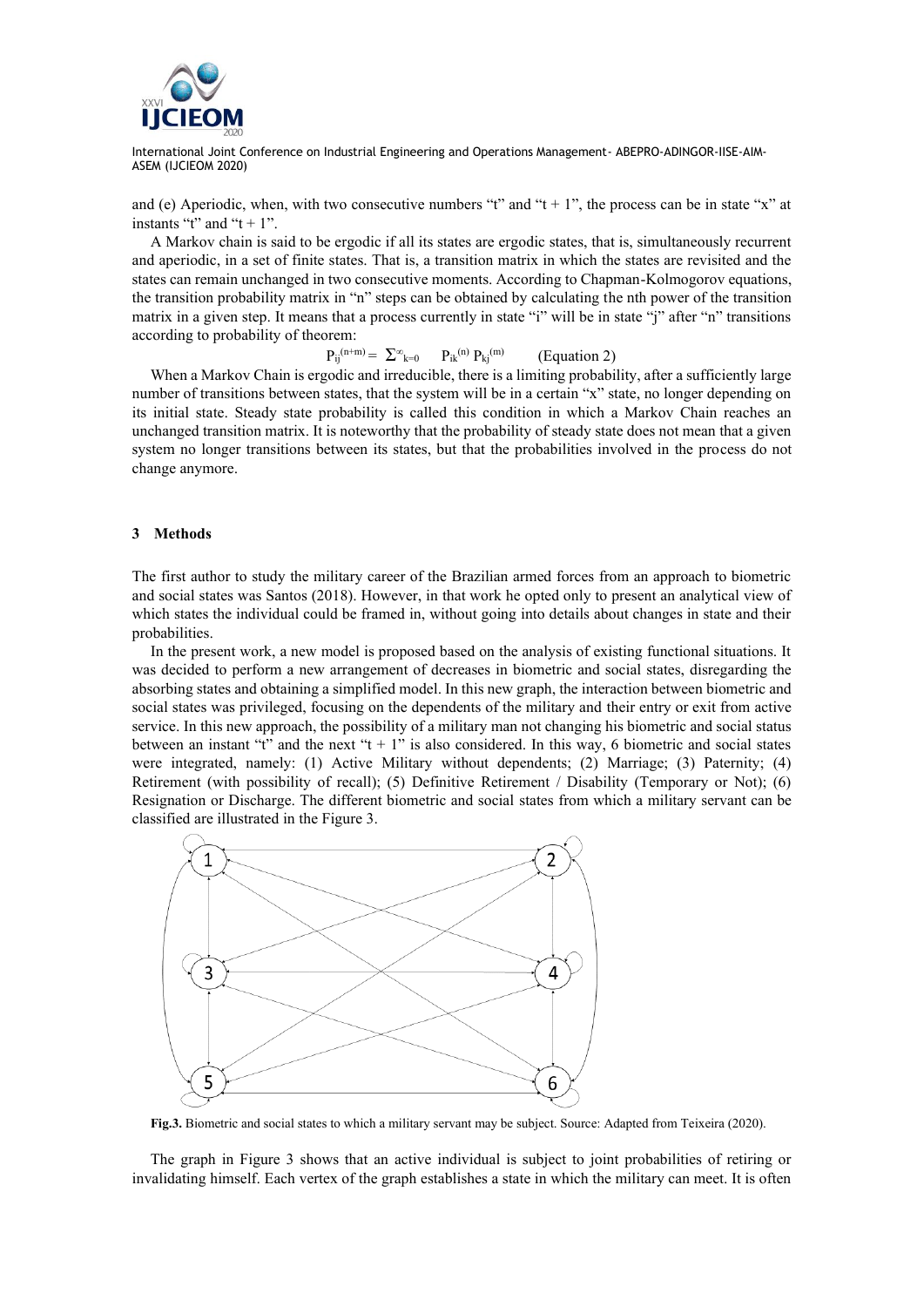

said that this individual is subject to probabilistic multi-increments. From the Biometric States of Figure 3, we obtain the transition matrix that represents the relationship between the state changes, where pi.j indicates the probability of changing from state "i" to "j". If a given state "j" was not accessible from state i, we would have  $pi$ .j = 0 (zero). Figure 4 illustrates transition matrix with six biometric states.

|   |  | 1 2 3 4 5 6                   |      |
|---|--|-------------------------------|------|
| 1 |  | p1.1 p1.2 p1.3 p1.4 p1.5      | p1.6 |
| 2 |  | p2.1 p2.2 p2.3 p2.4 p2.5 p2.6 |      |
| 3 |  | p3.1 p3.2 p3.3 p3.4 p3.5 p3.6 |      |
| 4 |  | p4.1 p4.2 p4.3 p4.4 p4.5 p4.6 |      |
| 5 |  | p5.1 p5.2 p5.3 p5.4 p5.5 p5.6 |      |
| 6 |  | p6.1 p6.2 p6.3 p6.4 p6.5 p6.6 |      |

**Fig. 4** Transition Matrix with six

Biometric and social states to which a military servant may be subject. Source: Authors

Probabilities of changing from different states were obtained from the 2018 Brazilian Navy Statistical Yearbook (Anuário Estatístico da Marinha do Brasil - ANEMAR 2018 – in portuguese). The Navy Statistical Yearbook is an annual publication, which provides an overview of the Brazilian Navy, with statistics information on operating and administrative activities for the year in question. It also presents historical series, which allow the comparability of information and monitoring of evolution, portraying various periods of Naval History. With the identification of behaviors and patterns of data presented in this document, the Naval High Administration has a tool to support decision-making processes. Based on public data from ANEMAR 2018 it was possible to estimate the transition probabilities between biometric states. Values were estimated by the ratio of BN military numbers in each state in 2018. Figure 5 represents the Matrix of estimated probabilities transition between each Biometric and social state.

|   |          |        |          |       |        | 6      |
|---|----------|--------|----------|-------|--------|--------|
| 1 |          | 0,1364 | 1.3745   | 0,532 | 1,0768 | 0,0048 |
| 2 | 0,7338   |        | 1,0088   | 0,39  | 0,7902 | 0,0035 |
| 3 | 0,7275   | 0,9913 |          | 0,387 | 0,7834 | 0,0035 |
| 4 | 1.8811   | 2,5632 | 2.5857   |       | 2,0255 | 0,0091 |
| 5 | 0.9286   | 1.2654 | 1.2766   | 0.494 |        | 0,0045 |
| 6 | 207,0128 | 282,08 | 284,5577 | 110.1 | 222,91 |        |

**Fig. 5.** Matrix of estimated probabilities transition between six Biometric and social states to which a military servant may be subject. Source: Authors

## **4 Discussion and Results**

Making a decision is making a choice among several alternatives. Efficiency in decision making consists in choosing the alternative that, as much as possible, offers the best results. The structuring of the model is fundamental in a decision support process, which has a mixed character between science and art (CARDOSO et al, 2009). The model proposed by the graph of the relationship between biometric and social states is able to represent interactions between different situations in a simple, efficient and effective way. It is observed that the matrix of figure 4, which represents the graph of figure 1, is ergodic, as it satisfies the recurrence and periodicity conditions. That is, in this new simplified graph it is possible, by applying the Markov Chain, to obtain the steady state probability.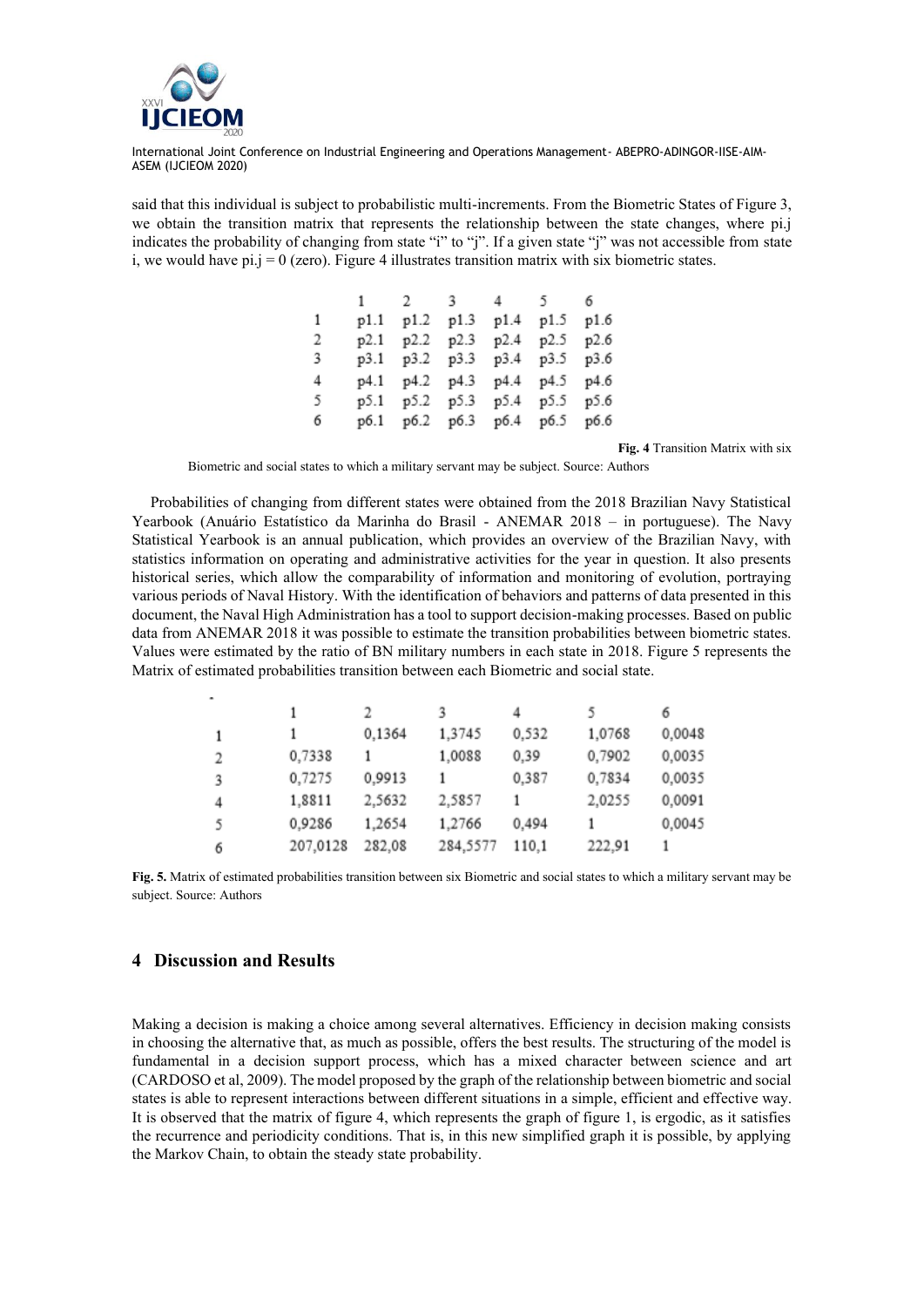

 The values in Figure 5 have been normalized so that they fall within a range between 0 and 1. According to Gomes and Gomes (2019) there are four different ways of normalization in academic literature as presented in Table 1. Let  $a_{ij}$  be a term of a set of elements to be normalized.

**Table 1** Normalization Process

| Procedure | Formula                                             |
|-----------|-----------------------------------------------------|
|           | $a_{ij}$ / Max $a_{ij}$                             |
| 2         | $(a_{ij} - Min a_{ij}) / (Max a_{ij} - Min a_{ij})$ |
| 3         | $a_{ij}$ / $\Sigma a_{ij}$                          |
| 4         | $a_{ii}$ / ( $\sum a_{ii}$ <sup>2</sup> )           |

 The authors decided by Procedure 3. This normalization consists of dividing the number to be normalized by the sum of the subset numbers. This ensures that all values are non-null and are within the range 0 to 1. Figure 6 represents the transition matrix with values already normalized.

|   |          |        |          |       |         | 6      |
|---|----------|--------|----------|-------|---------|--------|
|   | 0,242477 | 0,0331 | 0,333285 | 0.129 | 0,2611  | 0,0012 |
| 2 | 0,186889 | 0,2547 | 0,256927 | 0.099 | 0,20125 | 0,0009 |
| 3 | 0,186903 | 0.2547 | 0,256911 | 0.099 | 0,20126 | 0,0009 |
| 4 | 0,186903 | 0.2547 | 0.25691  | 0.099 | 0,20125 | 0,0009 |
| 5 | 0,186886 | 0,2547 | 0.256923 | 0,099 | 0,20126 | 0,0009 |
| 6 | 0,1869   | 0.2547 | 0.25691  | 0,099 | 0,20125 | 0,0009 |

**Fig. 6** Matrix normalized of estimated probabilities transition between six Biometric and social states to which a military servant may be subject. Source: Authors

Using the Chapman-Kolmogorov equation and raising the transition matrix of the 6state Markov Chain to the 54<sup>th</sup> power, it was possible to calculate the steady state probability. Figure 7 illustrates the probability matrix after the 54<sup>th</sup> application of the Markov Chain.

| 0.197891869<br>0.21082041                   | 0.272027876 0.105199722 | 0.213097157 | 0.00095182258             |
|---------------------------------------------|-------------------------|-------------|---------------------------|
| $\overline{2}$<br>0.197891869<br>0.21082041 | 0.272027876 0.105199722 | 0.213097157 | 0.00095182258             |
| -3<br>0.197891869<br>0.21082041             | 0.272027876 0.105199722 |             | 0.213097157 0.00095182258 |
|                                             |                         |             |                           |
| $\overline{4}$<br>0.197891869<br>0.21082041 | 0.272027876 0.105199722 | 0.213097157 | 0.00095182258             |
| 5<br>0.197891869<br>0.21082041              | 0.272027876 0.105199722 | 0.213097157 | 0.00095182258             |
| 6<br>0.197891869<br>0.21082041              | 0.272027876 0.105199722 | 0.213097157 | 0.00095182258             |

Fig. 7. Matrix of steady state probability for six transition states. Source: Authors

 It is observed that the probabilities of the states, in each column of Figure 7, are equal (have the same number), that is, they reached their state of stable probability. Table 2 summarizes the steady-state probabilities for each of the six biometric and social states separately. It should be noted that when reaching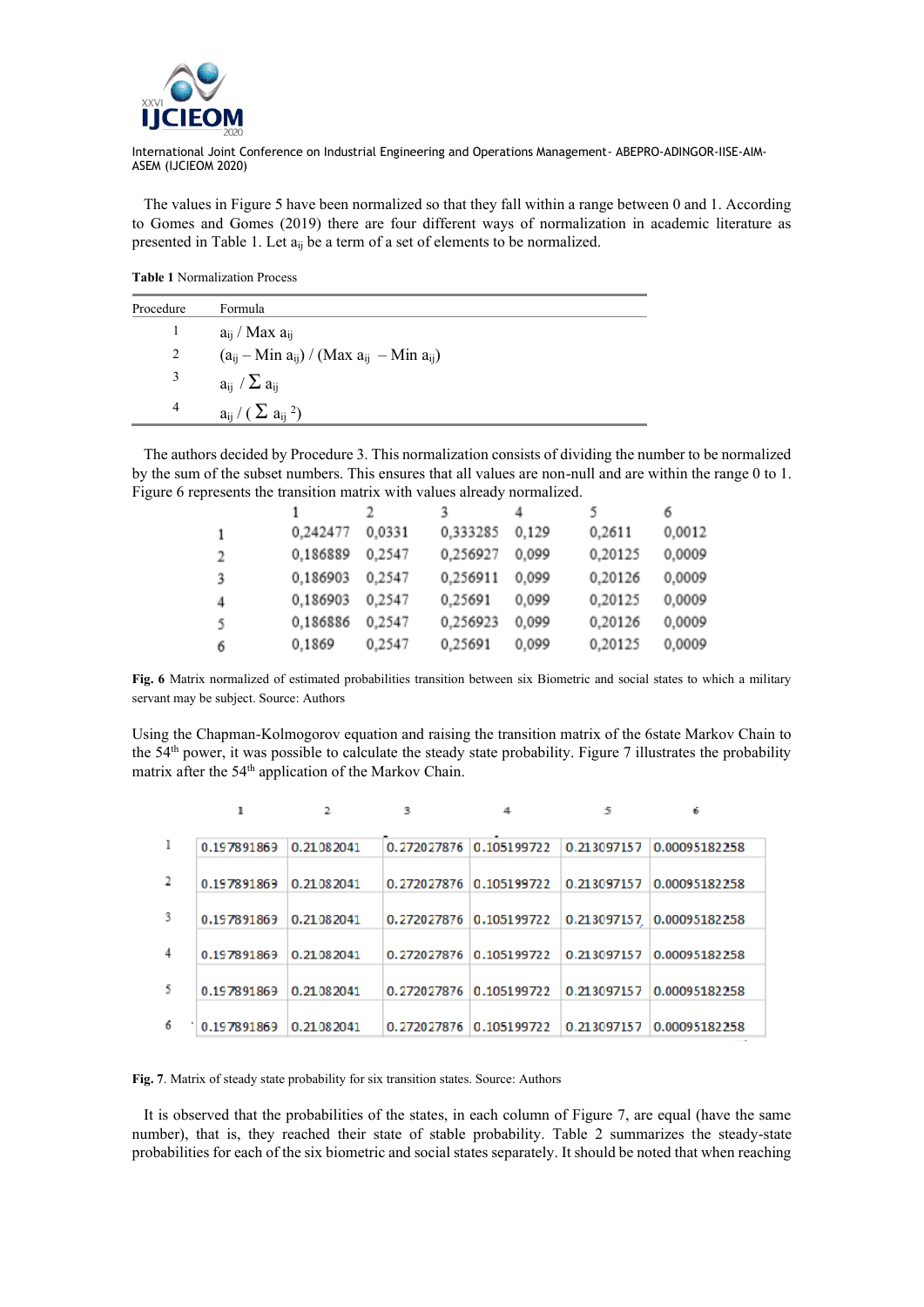

the state of stable probability it does not mean that the states cannot change or that the system as a whole becomes stationary. In fact, interactions between states continue, but maintaining the same probability.

**Table 2** Steady-state probabilities.

| <b>State Number</b> | Biometric and Social State                            | Probabilities |
|---------------------|-------------------------------------------------------|---------------|
|                     | Active Military without dependents                    | 0.19789186    |
| 2                   | Marriage                                              | 0.21082041    |
|                     | Paternity                                             | 0.27202787    |
| $\overline{4}$      | Retirement (with possibility of recall)               | 0.10519972    |
|                     | Definitive Retirement / Disability (Temporary or Not) | 0.21309715    |
| 6                   | Resignation                                           | 0.00095182    |

 It appears that the ratio between biometric and social states tends to a proportion in which about a tenth of the military is in a situation of retirement (with the possibility of recall). Approximately twice this amount would be in a situation of permanent retirement or disability. It is also noticed that less than a fifth of the military would tend to a situation in which they would remain in active service without dependents.

## **4 Conclusion**

Through the application of Markov Chain techniques, based on a simplified model of the biometric and social states to which a military man may be subject, this paper was able to verify that the states tend to the stable probability. Therefore, it was possible to calculate the steady-state probabilities for each of the aforementioned situations. Considering the available public data, the probabilities were estimated based on the ratio of military personnel in each situation.

 The results indicate a trend towards a low proportion of military personnel without dependents. At the same time, for a high proportion of retired military personnel. In the context of the management of the armed forces, for the purposes of governance and internal control, this study serves as a subsidy for military authorities in planning the career flow of their personnel. A brief bibliometric survey on the subject dazzled a relative novelty in this research applied to the military of the Armed Forces, proving their contribution to the academic literature.

 The contribution to society can be evidenced by the scope of the study, which directly affects a social protection system with more than one million beneficiaries. In addition, the present study can be replicated to other areas of the public and private sector, which reinforces the importance for society and academia. The present study can be also considered an evolution of Santos (2018), deepening the work of that author, which denotes the relevance of this work for the state of the art.

#### **References**

- Abensur, E. O.: Markov Chain Portfolio Liquidity Model. In: XIX International Conference On Industrial Engineering And Operations Management 2013, July 10-12th , Valladolid, Spain (2013).
- Bon, A. T., Isah, N.: Application of Markov model and artificial neural network in crude oil price forecasting for Petronas Malaysia. In: Proceedings Of The International Conference On Industrial Engineering And Operations Management 2018, vol. 2018, pp. 13001309, September 27-29 th (2018).
- Cardoso, R. S., Xavier, L. H., Gomes, C. F. S., Adissi, P. J.: Uso de SAD no apoio à decisão na destinação de resíduos plásticos e gestão de materiais. Pesquisa Operacional 29 (1), pp. 67-95. (2009)
- D'Arcy, S. P.: On Becoming An Actuary of the Third Kind. In: Proceedings Of The Casualty Actuarial Society, vol. 145, pp. 45–76, May (1989).
- Ferreira, E. B. L. Secretaria Geral da Marinha homepage. Sem privilégios há muito as Forças Armadas contribuem para o equilíbrio do orçamento, https://www.marinha.mil.br/ spsm/node/52, last accessed 2019/11/17.